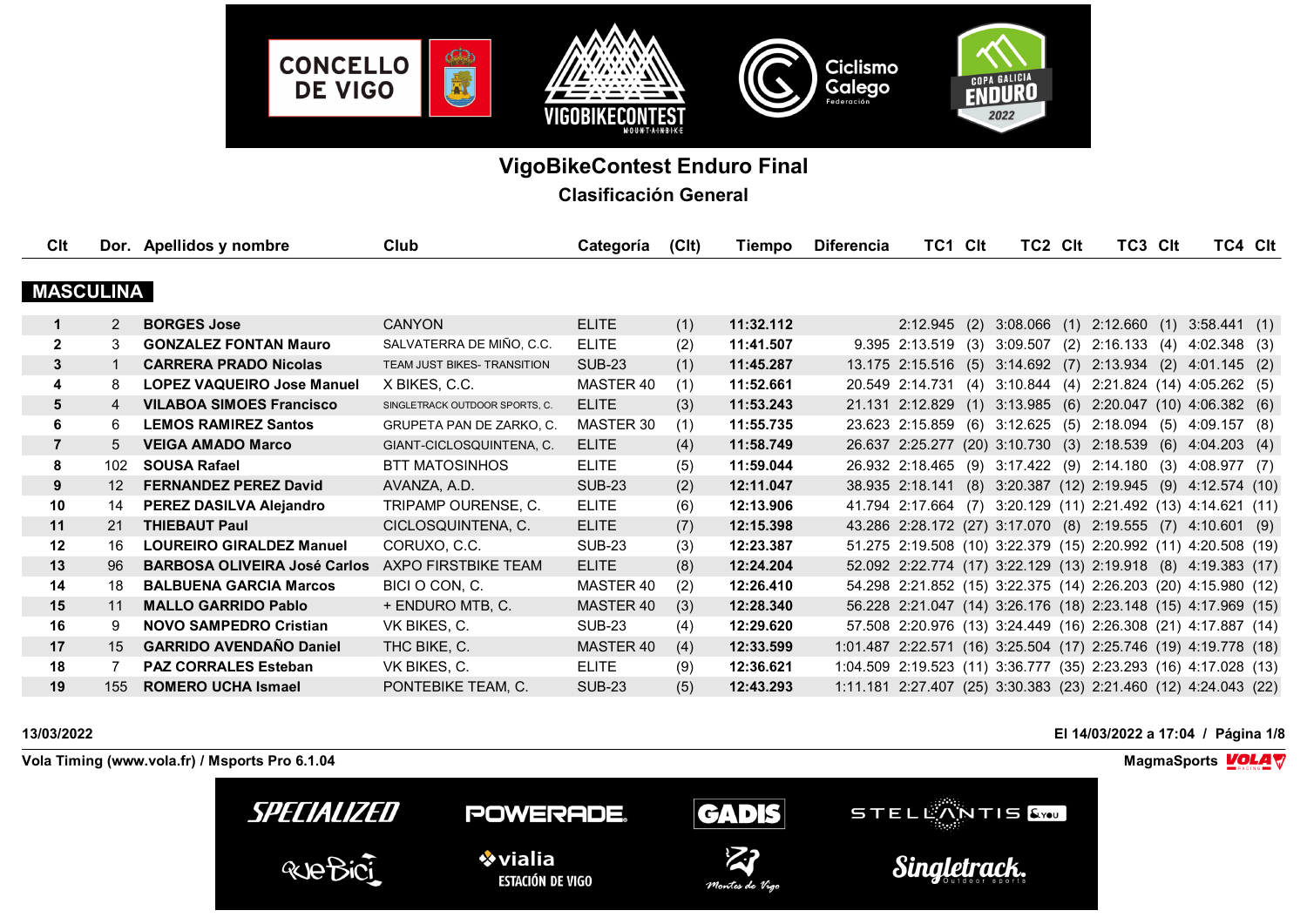

| <b>C</b> It     |     | Dor. Apellidos y nombre                | Club                       | Categoría     | (C <sub>l</sub> ) | Tiempo    | <b>Diferencia</b> | TC1 CIt                                                          | TC2 CIt | TC3 CIt | TC4 CIt |  |
|-----------------|-----|----------------------------------------|----------------------------|---------------|-------------------|-----------|-------------------|------------------------------------------------------------------|---------|---------|---------|--|
| <b>20</b>       | 90  | <b>PASTORIZA CANCELAS Adrian</b>       | THC BIKE, C.               | <b>ELITE</b>  | (10)              | 12:43.977 |                   | 1:11.865 2:20.598 (12) 3:18.149 (10) 2:40.637 (70) 4:24.593 (23) |         |         |         |  |
| 21              | 19  | <b>MIRANDA GUITIAN Raul</b>            | CORUXO, C.C.               | <b>SUB-23</b> | (6)               | 12:48.648 |                   | 1:16.536 2:26.125 (21) 3:30.691 (25) 2:28.031 (26) 4:23.801 (21) |         |         |         |  |
| 22              | 100 | <b>BARROS Gonçalo</b>                  | BTT ENDURO TERRAS DE BOURO | <b>ELITE</b>  | (11)              | 12:50.101 |                   | 1:17.989 2:25.199 (19) 3:33.949 (29) 2:23.797 (17) 4:27.156 (26) |         |         |         |  |
| 23              | 20  | <b>FERNANDEZ GARCIA Cristobal</b>      | KOMANCHE, C.               | <b>ELITE</b>  | (12)              | 12:50.312 |                   | 1:18.200 2:33.664 (44) 3:28.711 (19) 2:29.719 (31) 4:18.218 (16) |         |         |         |  |
| 24              | 28  | <b>MARTINEZ RODRIGUEZ Andre</b>        | AVANZA, A.D.               | <b>JUNIOR</b> | (1)               | 12:50.824 |                   | 1:18.712 2:30.856 (38) 3:29.047 (20) 2:30.281 (34) 4:20.640 (20) |         |         |         |  |
| 25              | 33  | <b>CABACO MECCA Luis</b>               | CORUXO, C.C.               | <b>JUNIOR</b> | (2)               | 12:56.765 |                   | 1:24.653 2:24.344 (18) 3:39.117 (45) 2:26.332 (22) 4:26.972 (25) |         |         |         |  |
| 26              | 17  | <b>ALVAREZ ALVAREZ Roberto</b>         | MR BIKES, C.               | MASTER 40     | (5)               | 12:59.370 |                   | 1:27.258 2:27.211 (24) 3:31.336 (26) 2:28.089 (27) 4:32.734 (34) |         |         |         |  |
| 27              | 59  | <b>FREIRE PORTELA Ivan</b>             | VK BIKES, C.               | MASTER 40     | (6)               | 13:01.438 |                   | 1:29.326 2:26.844 (22) 3:33.891 (28) 2:31.957 (42) 4:28.746 (29) |         |         |         |  |
| 28              | 35  | <b>SOTO BARREIROS Javier</b>           | OS AFIADORES, C.C.         | MASTER 30     | (2)               | 13:03.547 |                   | 1:31.435 2:27.789 (26) 3:38.317 (41) 2:29.523 (30) 4:27.918 (27) |         |         |         |  |
| 29              | 52  | <b>FERNANDEZ GUISANDE Helder</b>       | BICI O CON, C.             | MASTER 30     | (3)               | 13:03.719 |                   | 1:31.607 2:29.590 (32) 3:32.883 (27) 2:31.875 (41) 4:29.371 (30) |         |         |         |  |
| 30 <sup>°</sup> | 40  | <b>ALVAREZ ALVAREZ Jonatan</b>         | MONTEFERRO BIKE CLUB       | MASTER 30     | (4)               | 13:04.444 |                   | 1:32.332 2:32.406 (42) 3:30.660 (24) 2:30.511 (36) 4:30.867 (32) |         |         |         |  |
| 31              | 55  | <b>TOBIO REY Miguel</b>                | BTT CASTROBIKES, C.        | MASTER 30     | (5)               | 13:05.924 |                   | 1:33.812 2:29.566 (31) 3:35.441 (31) 2:27.714 (24) 4:33.203 (36) |         |         |         |  |
| 32              | 154 | <b>ROMERO UCHA Jose Maria</b>          | PONTEBIKE TEAM, C.         | MASTER 30     | (6)               | 13:07.625 |                   | 1:35.513 2:29.707 (33) 3:36.969 (36) 2:27.816 (25) 4:33.133 (35) |         |         |         |  |
| 33              | 13  | <b>BOULLOSA SEOANE Brais</b>           | BICI VERDE, C.C.           | <b>ELITE</b>  | (13)              | 13:08.383 |                   | 1:36.271 2:30.422 (35) 3:36.437 (34) 2:31.746 (40) 4:29.778 (31) |         |         |         |  |
| 34              | 49  | <b>MELON BALLESTEROS Xacobe</b>        | VK BIKES, C.               | MASTER 40     | (7)               | 13:08.634 |                   | 1:36.522 2:29.926 (34) 3:37.680 (38) 2:32.317 (43) 4:28.711 (28) |         |         |         |  |
| 35              | 60  | <b>JUNCAL ABAL Alejandro</b>           | VK BIKES, C.               | MASTER 40     | (8)               | 13:10.546 |                   | 1:38.434 2:31.668 (40) 3:30.230 (22) 2:30.164 (33) 4:38.484 (44) |         |         |         |  |
| 36              | 25  | PEREZ GREGORES Diego                   | CYCLING TEAM CABAÑAS, C.   | <b>ELITE</b>  | (14)              | 13:17.458 |                   | 1:45.346 2:32.301 (41) 3:38.703 (43) 2:35.477 (52) 4:30.977 (33) |         |         |         |  |
| 37              | 119 | <b>NUÑEZ GIL Carlos</b>                | KAMIKAZES, C.D.            | <b>ELITE</b>  | (15)              | 13:17.891 |                   | 1:45.779 2:34.403 (49) 3:36.328 (33) 2:30.102 (32) 4:37.058 (39) |         |         |         |  |
| 38              | 143 | <b>BARREIRO JUNCAL Ruben</b>           | RAPOSO FR, C.C.            | MASTER 40     | (9)               | 13:18.048 |                   | 1:45.936 2:34.848 (50) 3:38.211 (39) 2:29.465 (29) 4:35.524 (38) |         |         |         |  |
| 39              | 56  | <b>ARAUJO ALFAYA Marcos</b>            | MR BIKES, C.               | MASTER 40     | (10)              | 13:19.278 |                   | 1:47.166 2:30.629 (37) 3:48.336 (56) 2:26.387 (23) 4:33.926 (37) |         |         |         |  |
| 40              | 23  | <b>TORRON VAZQUEZ-NOGUEROL Nicolas</b> | KOMANCHE, C.               | <b>ELITE</b>  | (16)              | 13:22.902 |                   | 1:50.790 2:34.297 (47) 3:36.215 (32) 2:31.007 (38) 4:41.383 (49) |         |         |         |  |
| 41              | 94  | <b>LOPEZ GONZALEZ Angel</b>            | TRIBU DEL ÑU, C.C.         | <b>ELITE</b>  | (17)              | 13:23.895 |                   | 1:51.783 2:28.180 (28) 3:29.754 (21) 2:28.297 (28) 4:57.664 (78) |         |         |         |  |

**13/03/2022 El 14/03/2022 a 17:04 / Página 2/8**

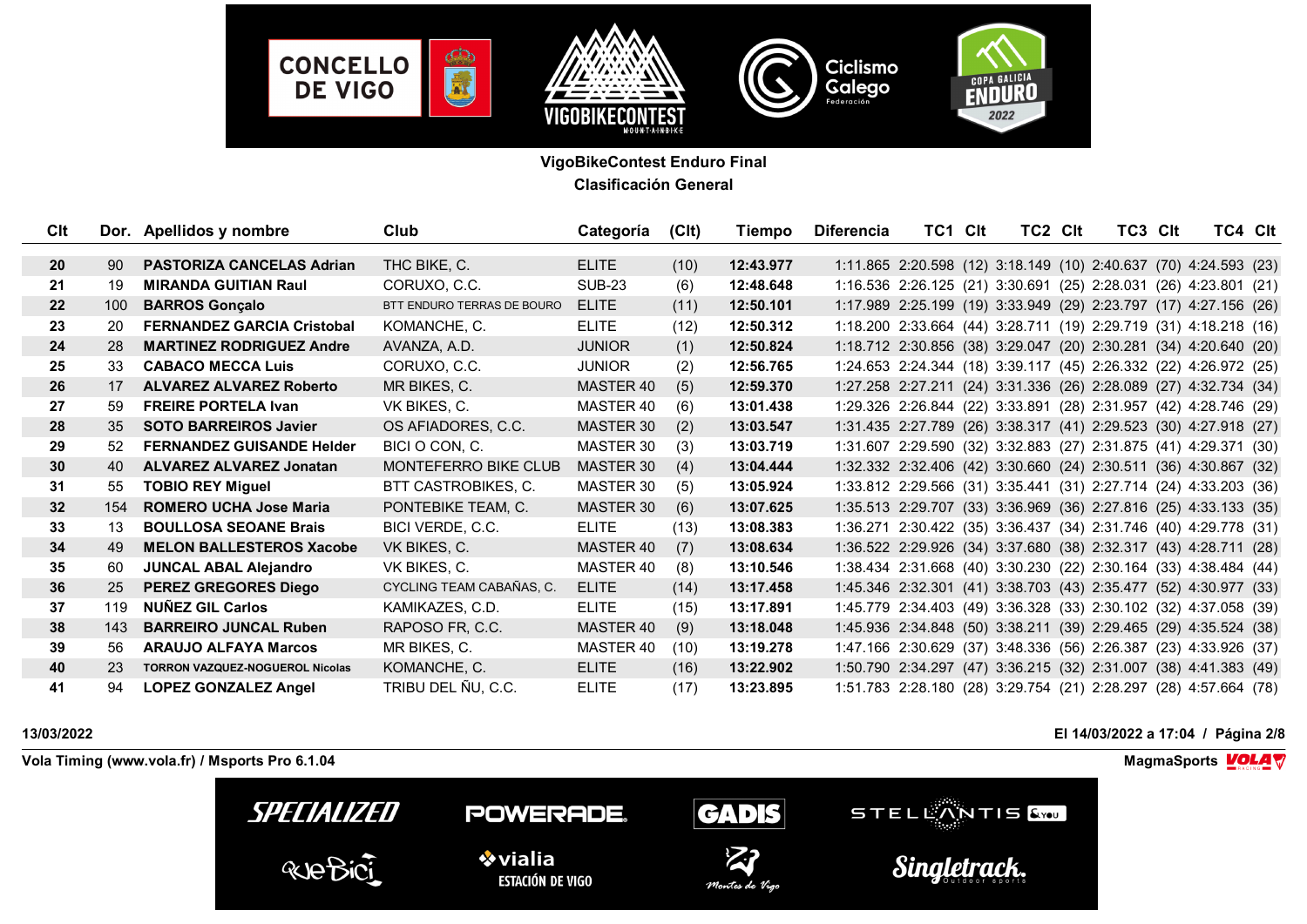

| Cl <sub>t</sub> |     | Dor. Apellidos y nombre             | Club                           | Categoría           | (C <sub>l</sub> ) | Tiempo    | <b>Diferencia</b> | TC1 CIt                                                          | TC2 CIt | TC3 CIt | TC4 CIt |  |
|-----------------|-----|-------------------------------------|--------------------------------|---------------------|-------------------|-----------|-------------------|------------------------------------------------------------------|---------|---------|---------|--|
|                 |     |                                     |                                |                     |                   |           |                   |                                                                  |         |         |         |  |
| 42              | 70. | <b>GALLEGO PEREIRA Adolfo Jose</b>  | SINGLETRACK OUTDOOR SPORTS, C. | MASTER 50-60 (1)    |                   | 13:24.651 |                   | 1:52.539 2:34.047 (46) 3:39.648 (46) 2:33.523 (47) 4:37.433 (40) |         |         |         |  |
| 43              | 58  | <b>TABOAS PAZO Carlos Jose</b>      | QUEBICI-MARCISPORT, C.         | <b>MASTER 50-60</b> | (2)               | 13:25.613 |                   | 1:53.501 2:33.004 (43) 3:38.668 (42) 2:35.394 (51) 4:38.547 (45) |         |         |         |  |
| 44              | 89  | <b>RIOS DURAN Balbino</b>           | THC BIKE, C.                   | MASTER 30           | (7)               | 13:26.222 |                   | 1:54.110 2:36.297 (53) 3:38.285 (40) 2:33.398 (46) 4:38.242 (43) |         |         |         |  |
| 45              | 167 | <b>VILA LORENZO Sergio</b>          | CORUXO, C.C.                   | <b>JUNIOR</b>       | (3)               | 13:26.826 |                   | 1:54.714 2:40.980 (66) 3:37.667 (37) 2:30.476 (35) 4:37.703 (41) |         |         |         |  |
| 46              | 92  | <b>FERNANDEZ RIOBO Hugo</b>         | BUEU, C.C.                     | MASTER 40           | (11)              | 13:30.328 |                   | 1:58.216 2:31.032 (39) 3:34.707 (30) 2:39.558 (63) 4:45.031 (57) |         |         |         |  |
| 47              | 163 | SOUSA ARAUJO Jonathan               | IN SITU, C.C.                  | MASTER 30           | (8)               | 13:31.642 |                   | 1:59.530 2:36.344 (54) 3:38.836 (44) 2:35.762 (53) 4:40.700 (48) |         |         |         |  |
| 48              | 142 | <b>MISA FIGUEIRAS Jose</b>          | RAPOSO FR, C.C.                | MASTER 40           | (12)              | 13:33.039 |                   | 2:00.927 2:35.887 (51) 3:44.789 (50) 2:34.215 (49) 4:38.148 (42) |         |         |         |  |
| 49              | 149 | <b>MANZANO CONESA Antonio</b>       | CICLOSQUINTENA, C.             | <b>ELITE</b>        | (18)              | 13:34.454 |                   | 2:02.342 2:33.922 (45) 3:42.168 (48) 2:31.387 (39) 4:46.977 (58) |         |         |         |  |
| 50              | 27  | <b>ABALO VAZQUEZ Marcos</b>         | BICI VERDE, C.C.               | <b>JUNIOR</b>       | (4)               | 13:35.144 |                   | 2:03.032 2:29.496 (30) 3:44.805 (51) 2:30.535 (37) 4:50.308 (68) |         |         |         |  |
| 51              | 113 | <b>ALVAREZ CRESPO David</b>         | KOMANCHE, C.                   | MASTER 30           | (9)               | 13:38.100 |                   | 2:05.988 2:38.750 (57) 3:48.191 (55) 2:32.351 (44) 4:38.808 (46) |         |         |         |  |
| 52              | 22  | <b>CARREGAL GARCIA Jorge</b>        | CICLOSQUINTENA, C.             | <b>ELITE</b>        | (19)              | 13:42.903 |                   | 2:10.791 2:26.965 (23) 3:45.875 (52) 2:40.152 (66) 4:49.911 (65) |         |         |         |  |
| 53              | 156 | <b>FIGUEIRA SEBASTIAN Junior</b>    | PONTEBIKE TEAM, C.             | MASTER 30           | (10)              | 13:49.333 |                   | 2:17.221 2:45.754 (81) 3:41.637 (47) 2:38.739 (58) 4:43.203 (50) |         |         |         |  |
| 54              | 43  | PIÑEIRO LOPEZ Ruben                 | MESOIRO, C.C.                  | MASTER 40           | (13)              | 13:53.757 |                   | 2:21.645 2:41.886 (68) 3:52.145 (64) 2:39.418 (62) 4:40.308 (47) |         |         |         |  |
| 55              | 124 | <b>OCHOA SANCHEZ Esteban</b>        | + ENDURO MTB, C.               | <b>ELITE</b>        | (20)              | 13:54.894 |                   | 2:22.782 2:44.305 (77) 3:46.347 (53) 2:34.129 (48) 4:50.113 (67) |         |         |         |  |
| 56              | 57  | <b>LOPEZ BROULLON Pablo</b>         | MOTO BIKE, P.C.                | MASTER 40           | (14)              | 13:55.617 |                   | 2:23.505 2:38.851 (58) 3:49.933 (59) 2:43.325 (79) 4:43.508 (52) |         |         |         |  |
| 57              | 47  | <b>VILAS BOAS ALVES Vitor Bruno</b> | X BIKES, C.C.                  | MASTER 40           | (15)              | 13:57.086 |                   | 2:24.974 2:40.192 (63) 3:55.699 (73) 2:37.828 (54) 4:43.367 (51) |         |         |         |  |
| 58              | 127 | <b>LAGO COSTAS Antonio</b>          | X BIKES, C.C.                  | MASTER 50-60 (3)    |                   | 14:00.065 |                   | 2:27.953 2:39.118 (61) 3:47.602 (54) 2:37.860 (55) 4:55.485 (75) |         |         |         |  |
| 59              | 93  | <b>RIVERO SIAS Alberto</b>          | BICIOSOS-RIAS BAIXAS, P.C.     | <b>ELITE</b>        | (21)              | 14:01.619 |                   | 2:29.507 2:30.559 (36) 4:01.145 (84) 2:34.750 (50) 4:55.165 (74) |         |         |         |  |
| 60              | 172 | <b>LOPEZ GARCIA Ivan</b>            | MOTO BIKE, P.C.                | MASTER 30           | (11)              | 14:01.739 |                   | 2:29.627 2:42.399 (71) 3:49.250 (58) 2:38.407 (57) 4:51.683 (70) |         |         |         |  |
| 61              | 158 | <b>PATIÑO BELLO Dario Jose</b>      | CICLOSQUINTENA, C.             | MASTER 40           | (16)              | 14:02.786 |                   | 2:30.674 2:36.012 (52) 4:06.875 (93) 2:32.907 (45) 4:46.992 (59) |         |         |         |  |
| 62              | 39  | <b>PRADO CASCALLAR Diego</b>        | VAL MIÑOR, P.C.                | MASTER 30           | (12)              | 14:03.323 |                   | 2:31.211 2:38.886 (59) 3:48.469 (57) 2:45.105 (85) 4:50.863 (69) |         |         |         |  |
| 63              | 61  | <b>LORENZO VILA Esteban</b>         | BICI VERDE, C.C.               | MASTER 40           | (17)              | 14:05.430 |                   | 2:33.318 2:43.161 (72) 3:54.011 (66) 2:41.172 (72) 4:47.086 (60) |         |         |         |  |

**13/03/2022 El 14/03/2022 a 17:04 / Página 3/8**

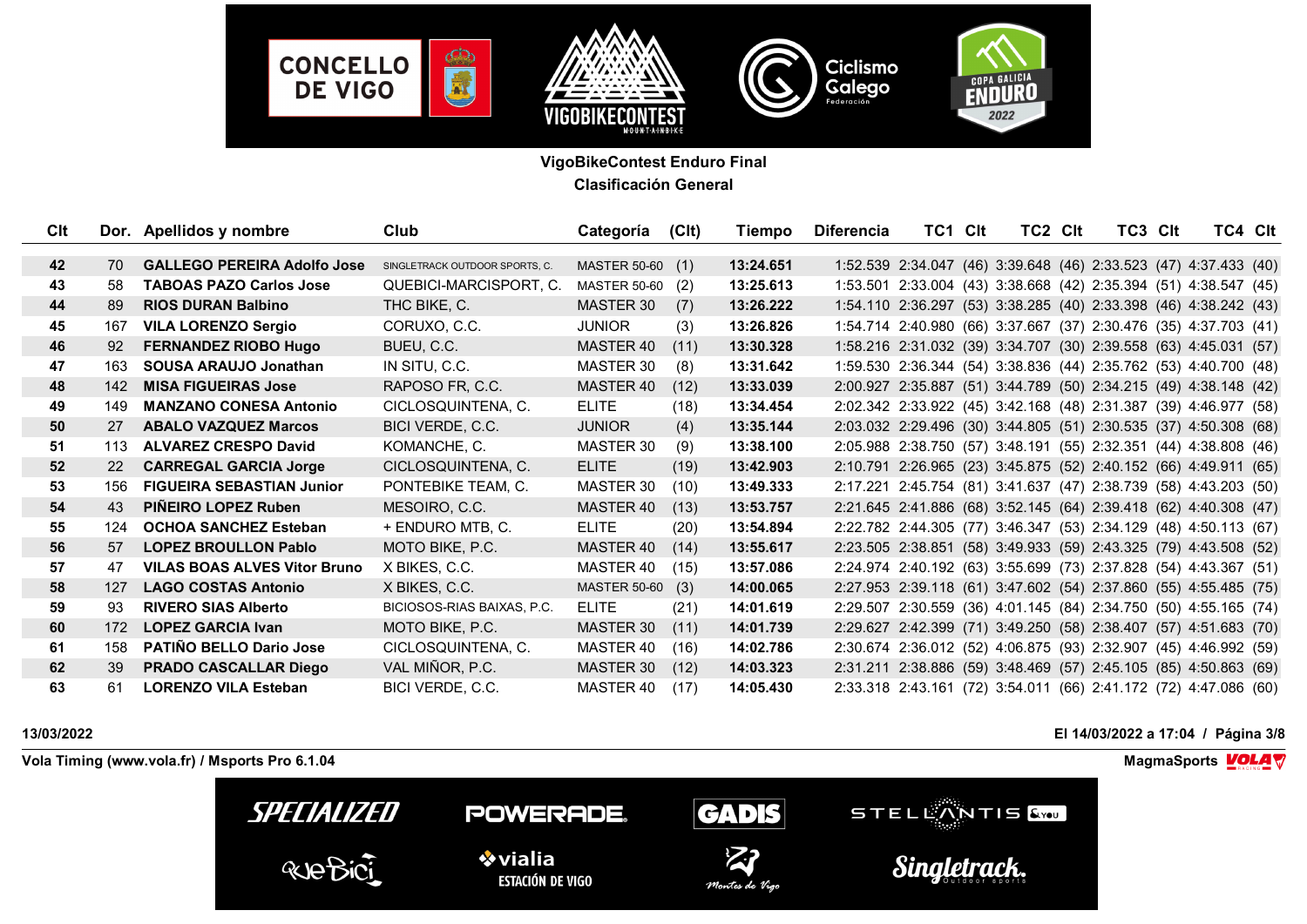

| Cl <sub>t</sub> |     | Dor. Apellidos y nombre                | Club                           | Categoría           | (C <sub>l</sub> ) | Tiempo    | <b>Diferencia</b> | TC1 CIt | TC2 CIt                                                            | TC3 CIt | TC4 CIt |  |
|-----------------|-----|----------------------------------------|--------------------------------|---------------------|-------------------|-----------|-------------------|---------|--------------------------------------------------------------------|---------|---------|--|
|                 |     |                                        |                                |                     |                   |           |                   |         |                                                                    |         |         |  |
| 64              | 36  | <b>SEIJIDO PERNAS Tomas</b>            | <b>GRAFICAS LAR, P.C.</b>      | MASTER 30           | (13)              | 14:08.473 |                   |         | 2:36.361 2:42.387 (70) 3:57.219 (78) 2:40.996 (71) 4:47.871 (62)   |         |         |  |
| 65              | 62  | <b>GOMEZ CASTRO Manuel</b>             | BICI VERDE, C.C.               | MASTER 50-60 (4)    |                   | 14:11.234 |                   |         | 2:39.122 2:45.914 (83) 3:55.332 (72) 2:45.328 (86) 4:44.660 (55)   |         |         |  |
| 66              | 148 | <b>RABUÑAL LOPEZ Oscar</b>             | JARNACHAS, A.D.                | MASTER 30           | (14)              | 14:11.449 |                   |         | 2:39.337 2:41.305 (67) 3:51.344 (60) 2:39.562 (64) 4:59.238 (82)   |         |         |  |
| 67              | 10  | <b>PARADA BEA Hector</b>               | + ENDURO MTB, C.               | MASTER 30           | (15)              | 14:11.723 |                   |         | 2:39.611 2:40.602 (64) 4:03.430 (86) 2:40.320 (68) 4:47.371 (61)   |         |         |  |
| 68              | 64  | <b>ACEVEDO SANROMAN Javier</b>         | BICI VERDE, C.C.               | MASTER 30           | (16)              | 14:11.926 |                   |         | 2:39.814 2:42.335 (69) 3:54.899 (70) 2:42.094 (74) 4:52.598 (72)   |         |         |  |
| 69              | 48  | RAÑA GREGORIO Rafael                   | X BIKES, C.C.                  | MASTER 40           | (18)              | 14:12.192 |                   |         | 2:40.080 2:34.297 (47) 3:54.121 (67) 2:43.496 (81) 5:00.278 (85)   |         |         |  |
| 70              | 69  | <b>SOARES DUARTE Paulo-Dinis</b>       | SINGLETRACK OUTDOOR SPORTS, C. | MASTER 40           | (19)              | 14:12.488 |                   |         | 2:40.376 2:53.574 (108) 3:52.023 (63) 2:42.707 (77) 4:44.184 (53)  |         |         |  |
| 71              | 151 | <b>COSTAS VILLAVERDE Oscar</b>         | PONTEBIKE TEAM, C.             | <b>ELITE</b>        | (22)              | 14:13.541 |                   |         | 2:41.429 2:43.606 (74) 3:53.700 (65) 2:39.149 (60) 4:57.086 (77)   |         |         |  |
| 72              | 51  | <b>ASPENDREN Gustaf</b>                |                                | MASTER 40           | (20)              | 14:14.077 |                   |         | 2:41.965 2:46.031 (86) 3:55.718 (74) 2:43.824 (82) 4:48.504 (63)   |         |         |  |
| 73              | 99  | <b>FERREIRA José</b>                   | BTT ENDURO TERRAS DE BOURO     | MASTER 50-60 (5)    |                   | 14:14.200 |                   |         | 2:42.088 2:45.938 (84) 4:00.371 (82) 2:42.867 (78) 4:45.024 (56)   |         |         |  |
| 74              | 157 | <b>LORENZO ALJAN Brais</b>             | PONTEBIKE TEAM, C.             | MASTER 30           | (17)              | 14:16.488 |                   |         | 2:44.376 2:40.023 (62) 3:57.090 (77) 2:39.703 (65) 4:59.672 (83)   |         |         |  |
| 75              | 110 | <b>CAMESELLA CARBALLO Jose Ernesto</b> | MONTEBOI BIKE C.               | <b>MASTER 50-60</b> | (6)               | 14:19.680 |                   |         | 2:47.568 2:51.000 (97) 3:56.207 (75) 2:42.504 (75) 4:49.969 (66)   |         |         |  |
| 76              | 30  | <b>FERNANDEZ CALVO Xoan</b>            | DH GALICIA, C.                 | <b>JUNIOR</b>       | (5)               | 14:19.703 |                   |         | 2:47.591 2:45.407 (80) 3:54.832 (69) 2:41.433 (73) 4:58.031 (79)   |         |         |  |
| 77              | 81  | LOPEZ FIGUEIRIDO Manuel Alejandro      | VIGOENDURO MTB, C.             | MASTER 40           | (21)              | 14:21.658 |                   |         | 2:49.546 2:40.641 (65) 3:58.778 (81) 2:44.141 (83) 4:58.098 (80)   |         |         |  |
| 78              | 88  | PIÑEIRO PASTORIZA lago                 | THC BIKE, C.                   | MASTER 30           | (18)              | 14:21.747 |                   |         | 2:49.635 2:46.633 (89) 3:58.637 (80) 2:42.637 (76) 4:53.840 (73)   |         |         |  |
| 79              | 139 | <b>BREA MARTINEZ David</b>             | BTT CASTROBIKES, C.            | MASTER 40           | (22)              | 14:24.204 |                   |         | 2:52.092 2:45.278 (79) 3:56.250 (76) 2:39.250 (61) 5:03.426 (88)   |         |         |  |
| 80              | 125 | <b>SEOANE VELASCO Jonathan</b>         | + ENDURO MTB, C.               | MASTER 30           | (19)              | 14:24.606 |                   |         | 2:52.494 2:51.633 (101) 4:03.512 (87) 2:45.027 (84) 4:44.434 (54)  |         |         |  |
| 81              | 63  | <b>RODRIGUEZ RODRIGUEZ Ivan</b>        | BICI VERDE, C.C.               | MASTER 40           | (23)              | 14:25.735 |                   |         | 2:53.623 2:48.629 (94) 3:54.614 (68) 2:46.887 (94) 4:55.605 (76)   |         |         |  |
| 82              | 75  | <b>ALONSO ARESES Manuel</b>            | TRAVIESAS, C.C.                | MASTER 40           | (24)              | 14:26.351 |                   |         | 2:54.239 2:46.378 (88) 3:51.847 (62) 2:43.442 (80) 5:04.684 (90)   |         |         |  |
| 83              | 91  | <b>CASTELO PEREZ Miguel</b>            | THC BIKE, C.                   | <b>ELITE</b>        | (23)              | 14:33.566 |                   |         | 3:01.454 2:28.570 (29) 5:14.461 (155) 2:24.539 (18) 4:25.996 (24)  |         |         |  |
| 84              | 150 | <b>CAMPOS MARTINEZ Pedro</b>           | POLICIA LOCAL DE A CORUÑA, ACD | <b>ELITE</b>        | (24)              | 14:36.782 |                   |         | 3:04.670 2:36.813 (55) 4:09.567 (100) 2:38.781 (59) 5:11.621 (101) |         |         |  |
| 85              | 129 | <b>REGUEIRO ESTEVEZ David</b>          | + ENDURO MTB, C.               | MASTER 30           | (20)              | 14:39.063 |                   |         | 3:06.951 2:44.290 (76) 4:06.230 (91) 2:40.316 (67) 5:08.227 (96)   |         |         |  |

**13/03/2022 El 14/03/2022 a 17:04 / Página 4/8**

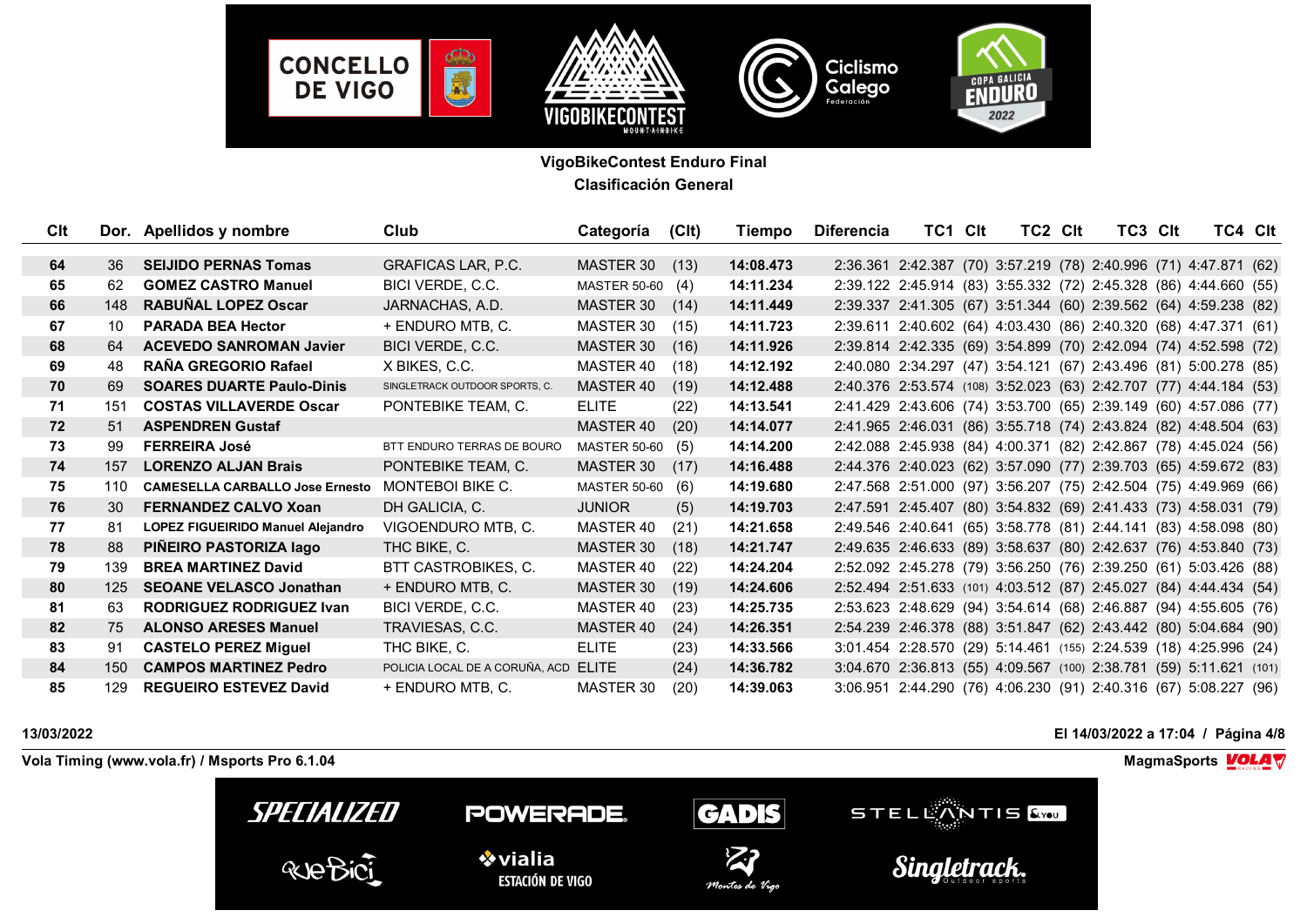

| Cl <sub>t</sub> |     | Dor. Apellidos y nombre                                        | Club                       | Categoría         | (C <sub>l</sub> ) | Tiempo    | <b>Diferencia</b> | TC1 CIt                                                              | TC2 CIt | TC3 CIt | TC4 CIt |  |
|-----------------|-----|----------------------------------------------------------------|----------------------------|-------------------|-------------------|-----------|-------------------|----------------------------------------------------------------------|---------|---------|---------|--|
|                 |     |                                                                |                            |                   |                   |           |                   |                                                                      |         |         |         |  |
| 86              | 109 | <b>PEREIRO REIGOSA Martin</b>                                  | <b>MONTEBOI BIKE C.</b>    | MASTER 40         | (25)              | 14:40.168 |                   | 3:08.056 2:45.777 (82) 4:13.566 (108) 2:48.555 (97) 4:52.270 (71)    |         |         |         |  |
| 87              | 38  | <b>FERNANDEZ GONZALEZ Jose Manuel</b>                          | A FORNA, A.D.              | MASTER 30         | (21)              | 14:43.073 |                   | 3:10.961 2:56.633 (118) 4:00.679 (83) 2:47.523 (95) 4:58.238 (81)    |         |         |         |  |
| 88              | 74  | <b>GONZALEZ PEREZ Marcos Javier</b>                            | TRAVIESAS, C.C.            | MASTER 40         | (26)              | 14:43.826 |                   | 3:11.714 2:46.672 (90) 3:55.184 (71) 3:01.239 (127) 5:00.731 (86)    |         |         |         |  |
| 89              | 97  | PEREIRA MACHADO RUIVO Francisco                                | BTT ENDURO TERRAS DE BOURO | <b>ELITE</b>      | (25)              | 14:45.500 |                   | 3:13.388 2:53.094 (105) 4:03.629 (88) 2:48.039 (96) 5:00.738 (87)    |         |         |         |  |
| 90              | 146 | <b>BORINES GARCIA Diego</b>                                    | JARNACHAS, A.D.            | MASTER 40         | (27)              | 14:45.693 |                   | 3:13.581 2:57.567 (122) 4:02.114 (85) 2:46.024 (88) 4:59.988 (84)    |         |         |         |  |
| 91              | 82  | <b>JUNCAL RIOBO Luis Manuel</b>                                | THC BIKE, C.               | MASTER 40         | (28)              | 14:50.866 |                   | 3:18.754 2:46.222 (87) 4:05.305 (89) 2:52.519 (104) 5:06.820 (94)    |         |         |         |  |
| 92              | 54  | <b>RODRIGUEZ ADAN Ivan</b>                                     | MR BIKES, C.               | MASTER 30         | (22)              | 14:55.836 |                   | 3:23.724 2:53.313 (106) 4:11.570 (105) 2:46.836 (92) 5:04.117 (89)   |         |         |         |  |
| 93              | 147 | <b>DANS AÑON Jorge Antonio</b>                                 | DH GALICIA, C.             | MASTER 50-60 (7)  |                   | 14:56.430 |                   | 3:24.318 2:47.371 (92) 4:06.676 (92) 2:46.285 (91) 5:16.098 (108)    |         |         |         |  |
| 94              | 116 | DE LA PUENTE CRESPO Alejandro                                  | KOMANCHE, C.               | MASTER 50-60 (8)  |                   | 14:58.422 |                   | 3:26.310 2:51.676 (102) 4:09.601 (101) 2:49.735 (101) 5:07.410 (95)  |         |         |         |  |
| 95              | 80  | <b>SALGUEIRO FERNANDEZ Jose Carlos</b>                         | VIGOENDURO MTB, C.         | MASTER 50-60 (9)  |                   | 15:01.091 |                   | 3:28.979 2:46.008 (85) 4:23.727 (127) 2:46.203 (90) 5:05.153 (91)    |         |         |         |  |
| 96              | 162 | <b>GONZALEZ PORTELA Sergio</b>                                 | IN SITU, C.C.              | MASTER 30         | (23)              | 15:01.567 |                   | 3:29.455 2:51.364 (98) 4:09.883 (102) 2:54.000 (110) 5:06.320 (93)   |         |         |         |  |
| 97              | 128 | PRIETO ALONSO Segundo Antonio                                  | + ENDURO MTB, C.           | MASTER 50-60 (10) |                   | 15:06.860 |                   | 3:34.748 2:53.949 (109) 4:12.551 (107) 2:49.512 (100) 5:10.848 (100) |         |         |         |  |
| 98              | 87  | PIÑEIRO DURAN Edgar                                            | THC BIKE, C.               | <b>JUNIOR</b>     | (6)               | 15:12.675 |                   | 3:40.563 2:52.118 (103) 4:08.660 (98) 2:53.968 (109) 5:17.929 (112)  |         |         |         |  |
| 99              | 71  | <b>GARCIA GOMEZ Pablo</b>                                      | ALOIA PATROL, C.           | MASTER 50-60 (11) |                   | 15:13.031 |                   | 3:40.919 2:52.660 (104) 4:06.891 (94) 2:52.891 (105) 5:20.589 (115)  |         |         |         |  |
| 100             | 98  | <b>NOVOAS DE MORAIS Bruno Dinis BTT ENDURO TERRAS DE BOURO</b> |                            | MASTER 40         | (29)              | 15:15.871 |                   | 3:43.759 2:56.328 (115) 4:18.961 (115) 2:51.789 (103) 5:08.793 (98)  |         |         |         |  |
| 101             | 31  | <b>CHAMORRO PEREIRA Pablo</b>                                  | OSDOSACHO, C.              | <b>JUNIOR</b>     | (7)               | 15:19.611 |                   | 3:47.499 2:50.083 (96) 4:23.160 (125) 2:49.157 (99) 5:17.211 (111)   |         |         |         |  |
| 102             | 159 | <b>GARCIA REBOREDO Pablo</b>                                   | CICLOSQUINTENA, C.         | <b>ELITE</b>      | (26)              | 15:22.531 |                   | 3:50.419 2:51.469 (100) 4:22.766 (124) 2:59.562 (123) 5:08.734 (97)  |         |         |         |  |
| 103             | 126 | <b>VILAS MARTINEZ Julio Domingo</b>                            | + ENDURO MTB, C.           | MASTER 40         | (30)              | 15:24.110 |                   | 3:51.998 2:48.590 (93) 4:08.680 (99) 2:48.586 (98) 5:38.254 (130)    |         |         |         |  |
| 104             | 107 | <b>CARRERA COSTAS Marcos</b>                                   | 5TH PINE MTB TEAM, C.      | MASTER 50-60 (12) |                   | 15:24.183 |                   | 3:52.071 2:49.145 (95) 4:06.027 (90) 2:59.093 (121) 5:29.918 (127)   |         |         |         |  |
| 105             | 115 | <b>VIEITEZ SEOANE Celso</b>                                    | KOMANCHE, C.               | MASTER 40         | (31)              | 15:24.235 |                   | 3:52.123 2:56.910 (119) 4:14.590 (110) 2:46.840 (93) 5:25.895 (124)  |         |         |         |  |
| 106             | 44  | <b>MARTINEZ LORENZO Guillermo</b>                              | BICIOSOS-RIAS BAIXAS, P.C. | MASTER 50-60 (13) |                   | 15:24.320 |                   | 3:52.208 2:55.984 (112) 4:22.406 (123) 2:50.871 (102) 5:15.059 (107) |         |         |         |  |
| 107             | 67  | <b>ACEVEDO PENA Francisco Javie</b>                            | BICI VERDE, C.C.           | MASTER 50-60 (14) |                   | 15:25.031 |                   | 3:52.919 2:53.324 (107) 4:19.914 (117) 2:57.699 (116) 5:14.094 (103) |         |         |         |  |

**13/03/2022 El 14/03/2022 a 17:04 / Página 5/8**

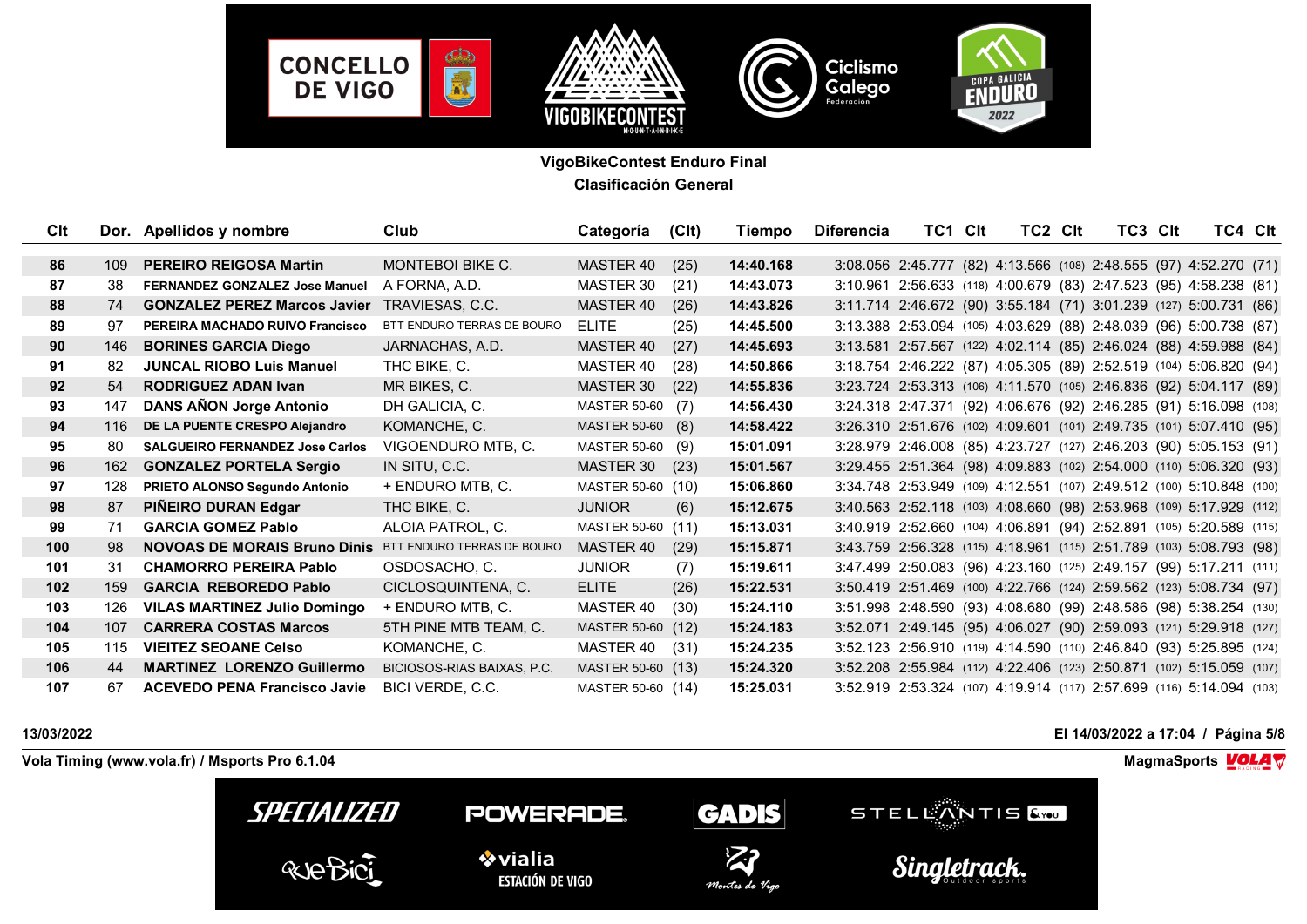

| Clt   |           | Dor. Apellidos y nombre             | Club                       | Categoría         | (C <sub>l</sub> ) | Tiempo    | <b>Diferencia</b> | TC1 CIt                                                              | TC2 CIt | TC3 CIt | TC4 Clt |  |
|-------|-----------|-------------------------------------|----------------------------|-------------------|-------------------|-----------|-------------------|----------------------------------------------------------------------|---------|---------|---------|--|
|       |           |                                     |                            |                   |                   |           |                   |                                                                      |         |         |         |  |
| 108   | 65        | <b>LEIROS CARRERA lago</b>          | BICI VERDE, C.C.           | MASTER 40         | (32)              | 15:30.622 |                   | 3:58.510 2:59.387 (127) 4:23.442 (126) 2:53.691 (108) 5:14.102 (104) |         |         |         |  |
| 109   | 50        | <b>ALVAREZ COSTAS Alexandre</b>     | X BIKES, C.C.              | MASTER 30         | (24)              | 15:30.714 |                   | 3:58.602 2:58.836 (125) 4:08.238 (97) 3:07.004 (134) 5:16.636 (109)  |         |         |         |  |
| 110   | 66        | <b>AGUADO VARAS Mario</b>           | BICI VERDE, C.C.           | <b>ELITE</b>      | (27)              | 15:32.351 |                   | 4:00.239 2:54.914 (110) 4:33.161 (136) 2:54.054 (111) 5:10.222 (99)  |         |         |         |  |
| 111   | 73        | <b>CANCELA BALBOA Carlos Manuel</b> | TRAVIESAS, C.C.            | MASTER 40         | (33)              | 15:33.988 |                   | 4:01.876 2:55.613 (111) 4:10.820 (103) 3:01.668 (129) 5:25.887 (123) |         |         |         |  |
| $112$ | 68        | <b>CORTES CORONADO Alfonso</b>      | BICI VERDE, C.C.           | MASTER 40         | (34)              | 15:34.973 |                   | 4:02.861 2:57.153 (120) 4:21.000 (121) 2:57.785 (117) 5:19.035 (113) |         |         |         |  |
| 113   | 79        | <b>MASCIOPINTO FRENDE Miguel</b>    | VIGOENDURO MTB, C.         | MASTER 30         | (25)              | 15:36.641 |                   | 4:04.529 3:05.672 (134) 4:19.176 (116) 2:57.617 (115) 5:14.176 (105) |         |         |         |  |
| 114   | 145       | <b>LOURO VILARIÑO Marcos</b>        | MONTE XALO, P.C.           | MASTER 40         | (35)              | 15:41.657 |                   | 4:09.545 2:58.891 (126) 4:19.980 (118) 2:58.899 (120) 5:23.887 (120) |         |         |         |  |
| 115   | 111       | <b>ALONSO MARTINEZ Santiago</b>     | MONTEBOI BIKE C.           | MASTER 50-60 (15) |                   | 15:42.457 |                   | 4:10.345 3:04.575 (131) 4:26.183 (130) 2:54.976 (113) 5:16.723 (110) |         |         |         |  |
| 116   | 170       | <b>GONZALEZ VILABOA Alberto</b>     | MOTO BIKE, P.C.            | MASTER 30         | (26)              | 15:45.201 |                   | 4:13.089 3:05.661 (133) 4:12.465 (106) 3:03.368 (132) 5:23.707 (119) |         |         |         |  |
| 117   | 171       | <b>GARCIA BOULLOSA Angel</b>        | MOTO BIKE, P.C.            | MASTER 30         | (27)              | 15:46.579 |                   | 4:14.467 3:02.774 (129) 4:16.274 (111) 3:01.043 (126) 5:26.488 (125) |         |         |         |  |
| 118   | 78        | <b>MARIÑO VILLANUEVA Jorge</b>      | VIGOENDURO MTB, C.         | <b>MASTER 40</b>  | (36)              | 15:47.539 |                   | 4:15.427 2:57.558 (121) 4:26.984 (132) 3:01.813 (130) 5:21.184 (116) |         |         |         |  |
| 119   | 141       | <b>CASAL RODRIGUEZ Gonzalo</b>      | <b>BTT CASTROBIKES, C.</b> | MASTER 30         | (28)              | 15:48.660 |                   | 4:16.548 3:05.481 (132) 4:20.742 (119) 2:59.472 (122) 5:22.965 (118) |         |         |         |  |
| 120   | 131       | <b>RODRIGUEZ FERNANDEZ Carlos</b>   | + ENDURO MTB, C.           | MASTER 40         | (37)              | 15:48.835 |                   | 4:16.723 3:10.039 (138) 4:17.593 (113) 2:59.617 (124) 5:21.586 (117) |         |         |         |  |
| 121   | 108       | <b>RODRIGUEZ VILA Jesús</b>         | MARESME TROPICAL BIKE CLUB | MASTER 30         | (29)              | 16:00.121 |                   | 4:28.009 2:56.527 (116) 4:14.356 (109) 3:30.043 (150) 5:19.195 (114) |         |         |         |  |
| 122   | 166       | <b>DOMINGUEZ FRAGATA Hugo</b>       | OSDOSACHO, C.              | <b>JUNIOR</b>     | (8)               | 16:00.222 |                   | 4:28.110 3:12.695 (142) 4:24.074 (129) 2:57.910 (118) 5:25.543 (122) |         |         |         |  |
| 123   | 140       | <b>SEOANE FONTAN Daniel</b>         | BTT CASTROBIKES, C.        | MASTER 30         | (30)              | 16:00.817 |                   | 4:28.705 3:01.618 (128) 4:27.914 (133) 2:58.043 (119) 5:33.242 (128) |         |         |         |  |
| 124   | 130       | <b>SIMON PASCUAL Diego</b>          | + ENDURO MTB, C.           | <b>ELITE</b>      | (28)              | 16:04.049 |                   | 4:31.937 2:56.270 (114) 4:28.262 (134) 2:53.411 (106) 5:46.106 (132) |         |         |         |  |
| 125   | 76        | <b>RIAL TATO Esteban</b>            | TRAVIESAS, C.C.            | <b>MASTER 40</b>  | (38)              | 16:04.589 |                   | 4:32.477 2:58.051 (123) 4:56.496 (149) 2:55.269 (114) 5:14.773 (106) |         |         |         |  |
| 126   | 101       | <b>SILVA Cláudio</b>                | BTT ENDURO TERRAS DE BOURO | <b>ELITE</b>      | (29)              | 16:09.608 |                   | 4:37.496 2:38.960 (60) 6:03.324 (160) 2:38.000 (56) 4:49.324 (64)    |         |         |         |  |
| 127   | 114       | <b>TEMPRANO VILA Jacobo</b>         | KOMANCHE, C.               | MASTER 40         | (39)              | 16:10.571 |                   | 4:38.459 3:25.602 (154) 4:45.172 (146) 2:54.184 (112) 5:05.613 (92)  |         |         |         |  |
| 128   | <b>32</b> | <b>CABALEIRO GONZALEZ Hugo</b>      | A FORNA, A.D.              | <b>JUNIOR</b>     | (9)               | 16:10.917 |                   | 4:38.805 3:23.199 (152) 4:18.410 (114) 3:05.152 (133) 5:24.156 (121) |         |         |         |  |
| 129   | 29        | <b>GANDARA COSTA Raul</b>           | A FORNA, A.D.              | <b>JUNIOR</b>     | (10)              | 16:15.007 |                   | 4:42.895 2:56.594 (117) 4:07.949 (95) 2:46.187 (89) 6:24.277 (147)   |         |         |         |  |

**13/03/2022 El 14/03/2022 a 17:04 / Página 6/8**

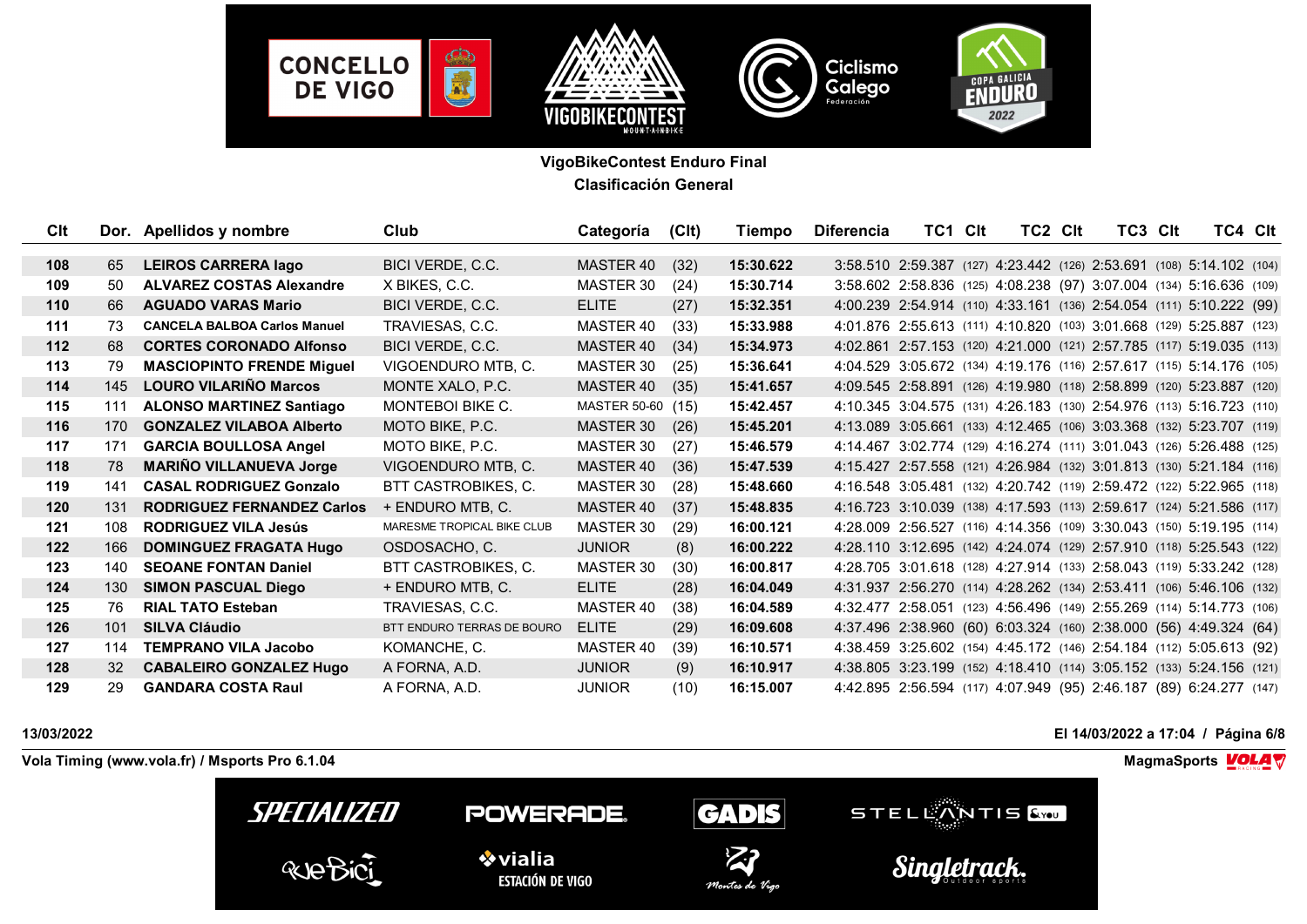

| Clt   |         | Dor. Apellidos y nombre              | Club                   | Categoría         | (C <sup>l</sup> ) | Tiempo    | <b>Diferencia</b> | TC1 Clt                                                              | TC2 CIt | TC3 CIt | TC4 CIt |  |
|-------|---------|--------------------------------------|------------------------|-------------------|-------------------|-----------|-------------------|----------------------------------------------------------------------|---------|---------|---------|--|
|       |         |                                      |                        |                   |                   |           |                   |                                                                      |         |         |         |  |
| 130   | 144     | <b>CAO MOSQUERA Jesus</b>            | MONTE XALO, P.C.       | MASTER 50-60 (16) |                   | 16:18.907 |                   | 4:46.795 3:08.168 (136) 4:37.833 (138) 3:03.340 (131) 5:29.566 (126) |         |         |         |  |
| 131   | 135     | <b>LAGO PRADO Jose Antonio</b>       | + ENDURO MTB, C.       | MASTER 50-60 (17) |                   | 16:21.922 |                   | 4:49.810 2:43.399 (73) 3:51.804 (61) 2:40.527 (69) 7:06.192 (154)    |         |         |         |  |
| $132$ | 37      | <b>ESPAÑOL PEREZ Ramon</b>           | VAL MIÑOR, P.C.        | MASTER 30         | (31)              | 16:23.699 |                   | 4:51.587 2:44.320 (78) 4:16.875 (112) 2:45.922 (87) 6:36.582 (151)   |         |         |         |  |
| 133   | 103     | <b>COEGO VILARIÑO Juan Jose</b>      | CICLOSQUINTENA, C.     | MASTER 50-60 (18) |                   | 16:34.398 |                   | 5:02.286 3:16.035 (146) 4:38.680 (139) 3:01.242 (128) 5:38.441 (131) |         |         |         |  |
| 134   | 168     | <b>CANCELA GONZALEZ Aitor</b>        | MOTO BIKE, P.C.        | <b>ELITE</b>      | (30)              | 16:48.076 |                   | 5:15.964 3:03.028 (130) 4:20.915 (120) 3:12.461 (136) 6:11.672 (144) |         |         |         |  |
| 135   | 121     | <b>ALONSO DOMINGUEZ Yoel</b>         | KAMIKAZES, C.D.        | <b>JUNIOR</b>     | (11)              | 16:48.563 |                   | 5:16.451 2:58.215 (124) 4:24.039 (128) 2:59.825 (125) 6:26.484 (149) |         |         |         |  |
| 136   | 53      | <b>CASAIS BARRAL Ruben</b>           | ARMENTEIRA E PUNTO, C. | MASTER 50-60 (19) |                   | 16:52.027 |                   | 5:19.915 3:09.383 (137) 4:40.843 (141) 3:13.746 (138) 5:48.055 (133) |         |         |         |  |
| 137   | 84      | <b>LOPEZ DIAZ Rodrigo</b>            | THC BIKE, C.           | MASTER 40         | (40)              | 16:55.730 |                   | 5:23.618 3:14.875 (143) 4:34.328 (137) 3:28.836 (149) 5:37.691 (129) |         |         |         |  |
| 138   | 41      | <b>REBOREDA PEREIRA Victor</b>       | MAIS QUE BICIS, C.C.   | MASTER 40         | (41)              | 17:01.840 |                   | 5:29.728 3:12.059 (140) 4:44.519 (144) 3:15.598 (140) 5:49.664 (134) |         |         |         |  |
| 139   | 85      | <b>TABOADA CALVAR Alberto</b>        | THC BIKE, C.           | MASTER 30         | (32)              | 17:02.484 |                   | 5:30.372 3:07.879 (135) 4:42.988 (143) 3:17.176 (143) 5:54.441 (136) |         |         |         |  |
| 140   | 45      | <b>SALGUEIRO TRONCOSO Ismael</b>     | MR BIKES, C.           | MASTER 50-60 (20) |                   | 17:08.570 |                   | 5:36.458 3:21.379 (150) 4:41.156 (142) 3:15.687 (141) 5:50.348 (135) |         |         |         |  |
| 141   | 134     | <b>CARBALLAL RODRIGUEZ Efren</b>     | + ENDURO MTB. C.       | MASTER 40         | (42)              | 17:13.836 |                   | 5:41.724 3:14.914 (144) 4:40.692 (140) 3:14.465 (139) 6:03.765 (141) |         |         |         |  |
| 142   | 83      | <b>GRANA RODRIGUEZ Iker</b>          | THC BIKE, C.           | <b>JUNIOR</b>     | (12)              | 17:26.792 |                   | 5:54.680 3:30.000 (156) 4:30.848 (135) 3:28.308 (147) 5:57.636 (137) |         |         |         |  |
| 143   | 132     | <b>MISA SOTO Sergio</b>              | + ENDURO MTB. C.       | MASTER 40         | (43)              | 17:30.785 |                   | 5:58.673 3:18.332 (148) 4:44.722 (145) 3:16.762 (142) 6:10.969 (142) |         |         |         |  |
| 144   | $105 -$ | <b>GARCIA DORNA Ramon</b>            | 5TH PINE MTB TEAM, C.  | MASTER 40         | (44)              | 17:34.640 |                   | 6:02.528 3:16.183 (147) 4:51.410 (147) 3:10.246 (135) 6:16.801 (146) |         |         |         |  |
| 145   | 117     | <b>QUINTEIRO DEL CAMPO Francisco</b> | KOMANCHE, C.           | MASTER 50-60 (21) |                   | 17:44.418 |                   | 6:12.306 3:25.070 (153) 4:52.492 (148) 3:23.149 (145) 6:03.707 (140) |         |         |         |  |
| 146   | 137     | <b>RODRIGUEZ BARCALA Jose Luis</b>   | BTT CASTROBIKES, C.    | MASTER 40         | (45)              | 17:48.160 |                   | 6:16.048 3:12.090 (141) 5:24.883 (156) 3:12.824 (137) 5:58.363 (139) |         |         |         |  |
| 147   | 152     | <b>VAZQUEZ FERNANDEZ Alfonso</b>     | PONTEBIKE TEAM, C.     | <b>ELITE</b>      | (31)              | 17:49.098 |                   | 6:16.986 2:51.387 (99) 3:58.391 (79) 5:45.918 (159) 5:13.402 (102)   |         |         |         |  |
| 148   | 136     | OTERO OUBIÑA Jose Luis               | BTT CASTROBIKES, C.    | MASTER 40         | (46)              | 18:02.414 |                   | 6:30.302 3:22.672 (151) 5:01.707 (152) 3:25.715 (146) 6:12.320 (145) |         |         |         |  |
| 149   | 169     | <b>BAZ MARTINEZ Ruben</b>            | VK BIKES, C.           | <b>SUB-23</b>     | (7)               | 18:25.963 |                   | 6:53.851 3:19.840 (149) 4:59.954 (150) 3:28.528 (148) 6:37.641 (152) |         |         |         |  |
| 150   | 123     | <b>FREIRE LOPEZ Diego</b>            | KAMIKAZES, C.D.        | <b>MASTER 30</b>  | (33)              | 18:34.234 |                   | 7:02.122 3:41.199 (161) 5:10.746 (154) 3:31.055 (151) 6:11.234 (143) |         |         |         |  |
| 151   | 26      | <b>MARTINEZ FERNANDEZ Ivan</b>       | XTREMBIKE, C.C.        | <b>SUB-23</b>     | (8)               | 18:34.855 |                   | 7:02.743 3:15.461 (145) 4:26.239 (131) 4:55.382 (158) 5:57.773 (138) |         |         |         |  |

**13/03/2022 El 14/03/2022 a 17:04 / Página 7/8**